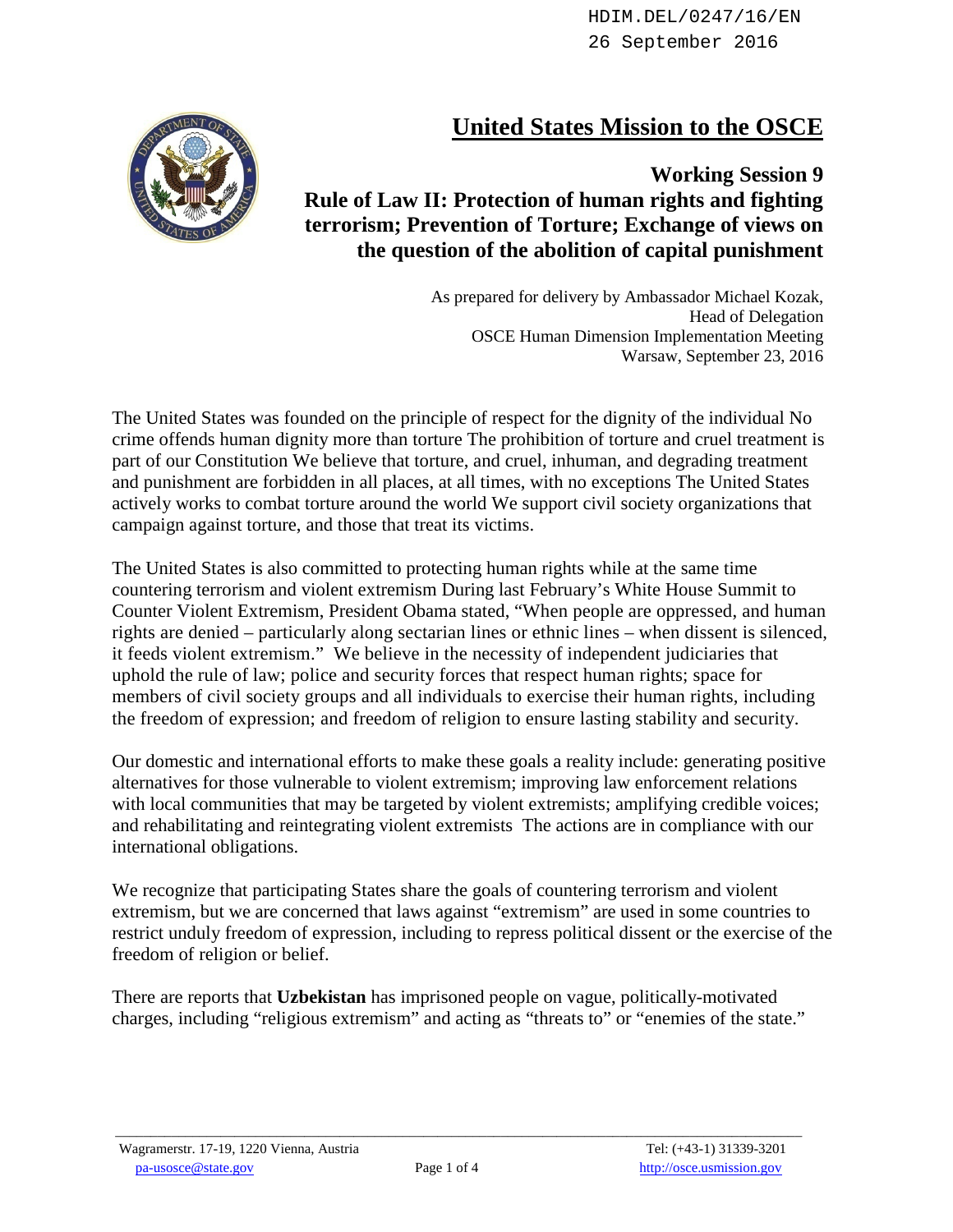**Tajikistan** continues to imprison members of peaceful political opposition groups like the Islamic Revival Party of Tajikistan and Group 24, and also appears to be misusing international law enforcement mechanisms to reach them.

**Kazakhstan** has used vague charges of "extremism" to exert pressure on political opposition, imprison members of religious minorities with no credible basis, and ban religious books.

One of **Russia's** last independent newspapers, *Novaya Gazeta*, has received two government warnings for publishing content labeled as "extremist" and could face closure if it receives a third

We are deeply concerned by ongoing reports of abuses by Russia-backed separatists in territories in **eastern Ukraine**, as well as by the Russian occupation authorities in **Crimea** Let me be clear: we condemn all abuses regardless of who commits them We call on all sides to allow for full and transparent investigations into allegations of abuses in Ukraine We are particularly concerned with the plight of the Crimean Tatar community under Russia's occupation We also are disturbed by reports of the use of torture and other forms of abuse against several Ukrainian detainees held by Russia, including Stanislav Klykh and Mykola Karpiuk, who were given long prison sentences by a Russian court on absurd charges While incarcerated, they allegedly endured beatings, forced suffocation, and the use of electric shocks

Although **Russia**'s constitution prohibits such practices, numerous credible reports indicate that law enforcement personnel engage in torture, abuse, and violence to coerce confessions from suspects Authorities appear not to hold officials accountable for such actions In the North Caucasus region in particular, local and federal security services allegedly perpetrate such acts with impunity Moreover, in March a group of masked men brutally beat two members of the Committee for the Prevention of Torture and six journalists traveling in the region A week later, the head of the Committee, Igor Kalyapin, was attacked Such attacks against human rights defenders seeking to end the practice of torture are unacceptable and must be fully investigated and the perpetrators brought to justice

There were multiple reports of Russian authorities' detaining defendants for psychiatric evaluations or treatment as a means of pressure or punishment On May 6, activist Dmitriy Vorobyovsky was reportedly forcibly taken to a psychiatric hospital where he was tortured Such tactics have also reportedly been employed by Russian occupation authorities in Crimea against individuals opposed to Russia's purported annexation, such as Crimean Tatar leader Ilmi Umerov, who has suffered a serious deterioration in health after being forcibly admitted to a psychiatric ward We call on Russia to drop all charges against Umerov

Reports have continued in the last year of torture and other mistreatment of prisoners in **Uzbekistan** by some prison personnel We support the OSCE training on prevention of torture conducted in Tashkent, and hope that the new government will take further action In the same vein, we encourage the new government to allow international monitors to resume prison visits More than two years ago, the ICRC terminated prison visits after four years because the

 $\_$  ,  $\_$  ,  $\_$  ,  $\_$  ,  $\_$  ,  $\_$  ,  $\_$  ,  $\_$  ,  $\_$  ,  $\_$  ,  $\_$  ,  $\_$  ,  $\_$  ,  $\_$  ,  $\_$  ,  $\_$  ,  $\_$  ,  $\_$  ,  $\_$  ,  $\_$  ,  $\_$  ,  $\_$  ,  $\_$  ,  $\_$  ,  $\_$  ,  $\_$  ,  $\_$  ,  $\_$  ,  $\_$  ,  $\_$  ,  $\_$  ,  $\_$  ,  $\_$  ,  $\_$  ,  $\_$  ,  $\_$  ,  $\_$  ,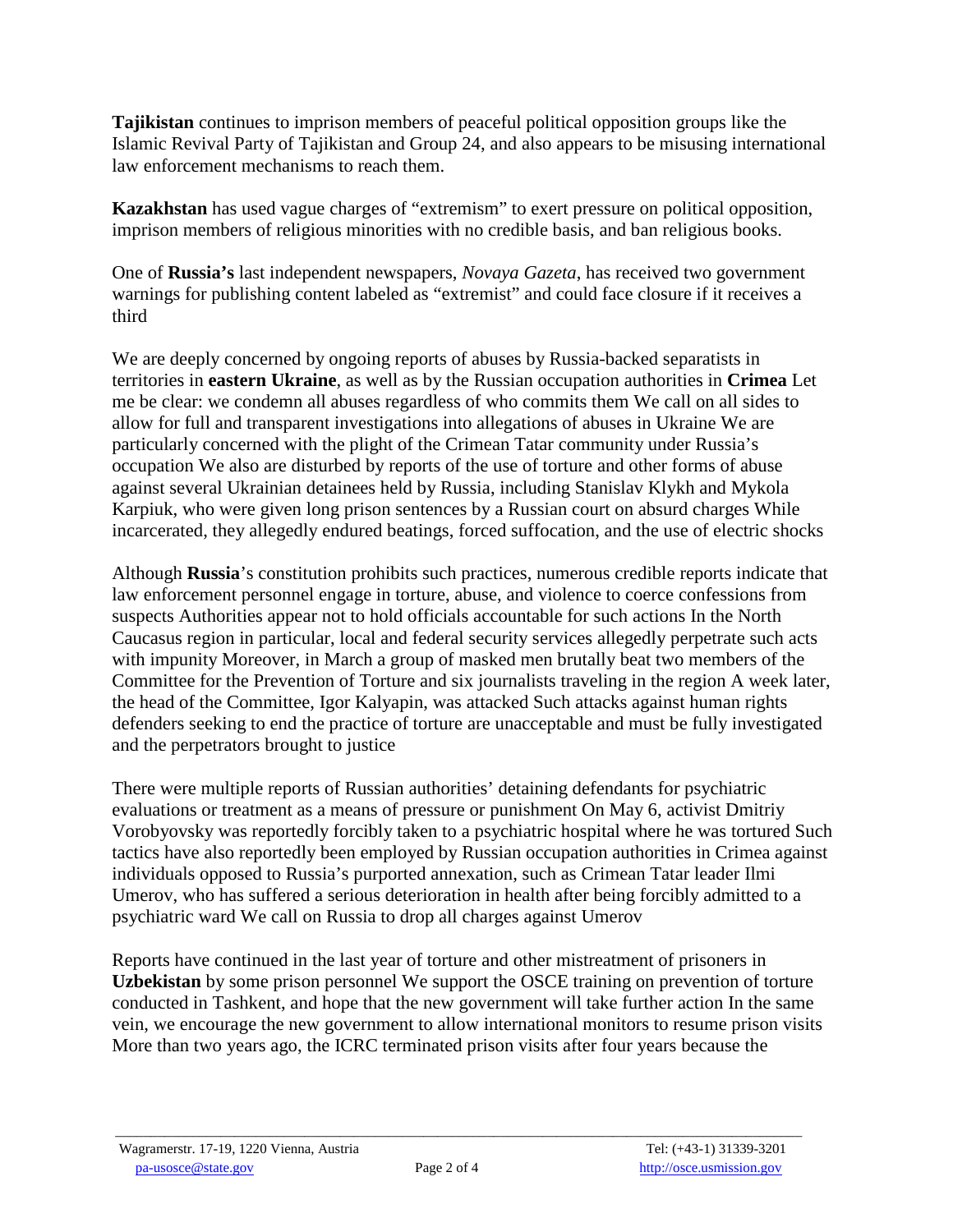Government of Uzbekistan prevented it from following its established procedures, denying effective monitoring

We read with interest the government of **Turkmenistan's** report to the UN Committee Against Torture We note with concern its continued lack of willingness to consistently allow family members, advocacy organizations, or international observers access to its prison system, as the government has pledged it would do We note positively that the government allowed the diplomatic community access to Dashoguz prison last year, and we encourage the government to grant access to Ovadan Depe prison With respect to the cases of several dozen disappeared political prisoners listed by international civil society groups, we urge the government to provide information on their whereabouts and condition, and their status since their disappearances.

The UN Committee against Torture report on **Azerbaijan** expressed concern about allegations of torture and mistreatment of prisoners, including the use of torture to coerce confessions From 2010-2015, not a single individual was prosecuted for such abuse, despite the complaints from released political prisoners and their lawyers For example, detainees Muslim Unity Movement leader Taleh Bagirov, and youth activists Giyas Ibrahimov and Bayram Mammadov, alleged they were tortured by government officials.

Capital punishment is a topic of robust debate in the United States, to which internationallyfunded NGOs often contribute On the issue of capital punishment, although we respect the views of those who advocate for the abolition of the death penalty or a moratorium on its use, as well as the decisions of those States that have chosen such paths, these views reflect differences of policy, not differences about what the rules of international human rights law currently require As we have noted previously, any decision to eliminate capital punishment must be addressed through the domestic democratic processes of individual states and be consistent with their obligations under international law

To those who advocate an end to capital punishment in the United States, we again emphasize that the American people, both at the federal level and in the majority of states, acting through their freely elected representatives, have enacted and continue to maintain, laws authorizing the death penalty for the most serious crimes, while legislatures in some U.S. states have chosen to abolish it, most recently in New Jersey, New Mexico, Illinois, Connecticut, Maryland, and Nebraska (although a referendum to repeal Nebraska's legislation is scheduled for a vote during the November 2016 elections) Governor-imposed moratoriums remain in place in the states of Colorado, Oregon, Washington, and Pennsylvania And most recently, on August 2, 2016, the Delaware Supreme Court struck down that state's death penalty statute as unconstitutional.

Capital punishment is not prohibited by international law Rather it is a legally available punishment as long as it is imposed and carried out in conformity with a State's domestic law and international obligations The International Covenant on Civil and Political Rights (ICCPR) specifically recognizes the authority of countries to impose the death penalty for "the most serious crimes," in accordance with the law in force at the time of the commission of the crime, when carried out pursuant to a final judgment rendered by a competent court and in accordance